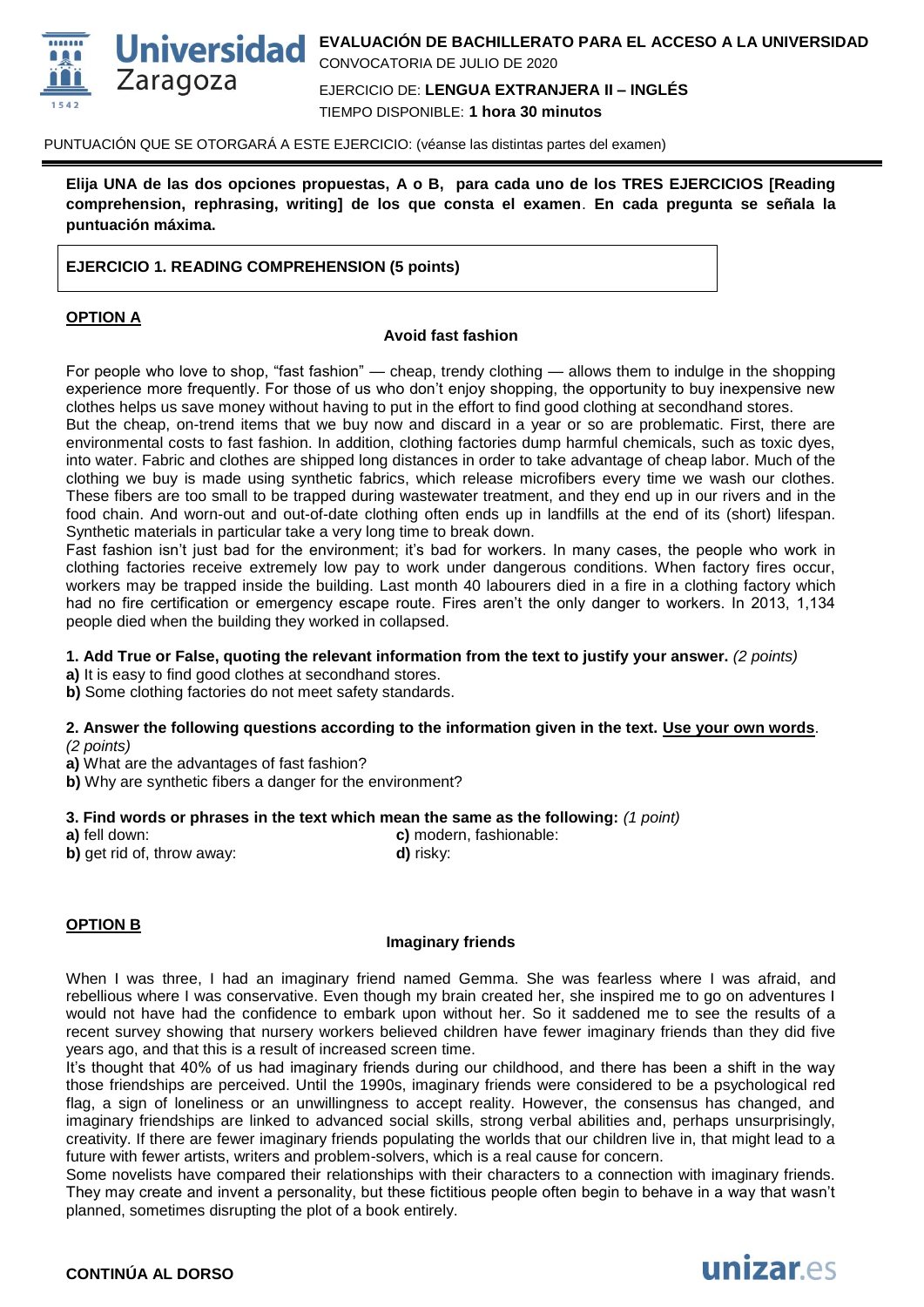## **1. Add True or False, quoting the relevant information from the text to justify your answer.** *(2 points)*

- **a)** It is now believed that having imaginary friends helps children become more sociable.
- **b)** Novelists always control the personality of the characters they create.

### **2. Answer the following questions according to the information given in the text. Use your own words**. *(2 points)*

- **a)** Why was the author sad to see that nowadays few children have imaginary friends?
- **b)** What was the attitude towards children with imaginary friends until the 1990s?

### **3. Find words or phrases in the text which mean the same as the following:** *(1 point)*

**b)** motivated, encouraged: **d)** brave:

**a)** worry: **c)** change:

# **EJERCICIO 2. REPHRASING (2 points)**

## **OPTION A**

**Complete the second sentence in each pair. The meaning should be the same as that of the first sentence**. *(2 points)*

- **a)** I don't like shopping. However, I sometimes buy clothes in secondhand shops. Although (…)
- **b)** In the last few years, clothing factories have dumped tonnes of harmful chemicals into water. In the last few years, tonnes (…)
- **c)** The workers will go on strike if the safety regulations are not met. Unless (…)
- **d)** Fast fashion is worse for the environment than car driving. Car driving is not (…)

## **OPTION B**

#### **Complete the second sentence in each pair. The meaning should be the same as that of the first sentence**. *(2 points)*

- **a)** Children have fewer imaginary friends than they did five years ago. Five years ago (…)
- **b)** Both Gemma and I liked to go on adventures. For this reason, we always had a good time together. As (…)
- **c)** She asked her: "Have you ever had an imaginary friend?" She wanted to know (…)
- **d)** My cousin has an imaginary friend. If not, her childhood would be very lonely. If  $(...)$

## **EJERCICIO 3. WRITING (3 points)**

#### **OPTION A**

**Write a composition on the following:** What should we do to be more responsible consumers (when buying any product, not only clothes)? **(80-120 words).** *(3 points)*

## **OPTION B**

**Write a composition on the following:** What features and qualities must a good friend have? **(80-120 words).**  *(3 points)*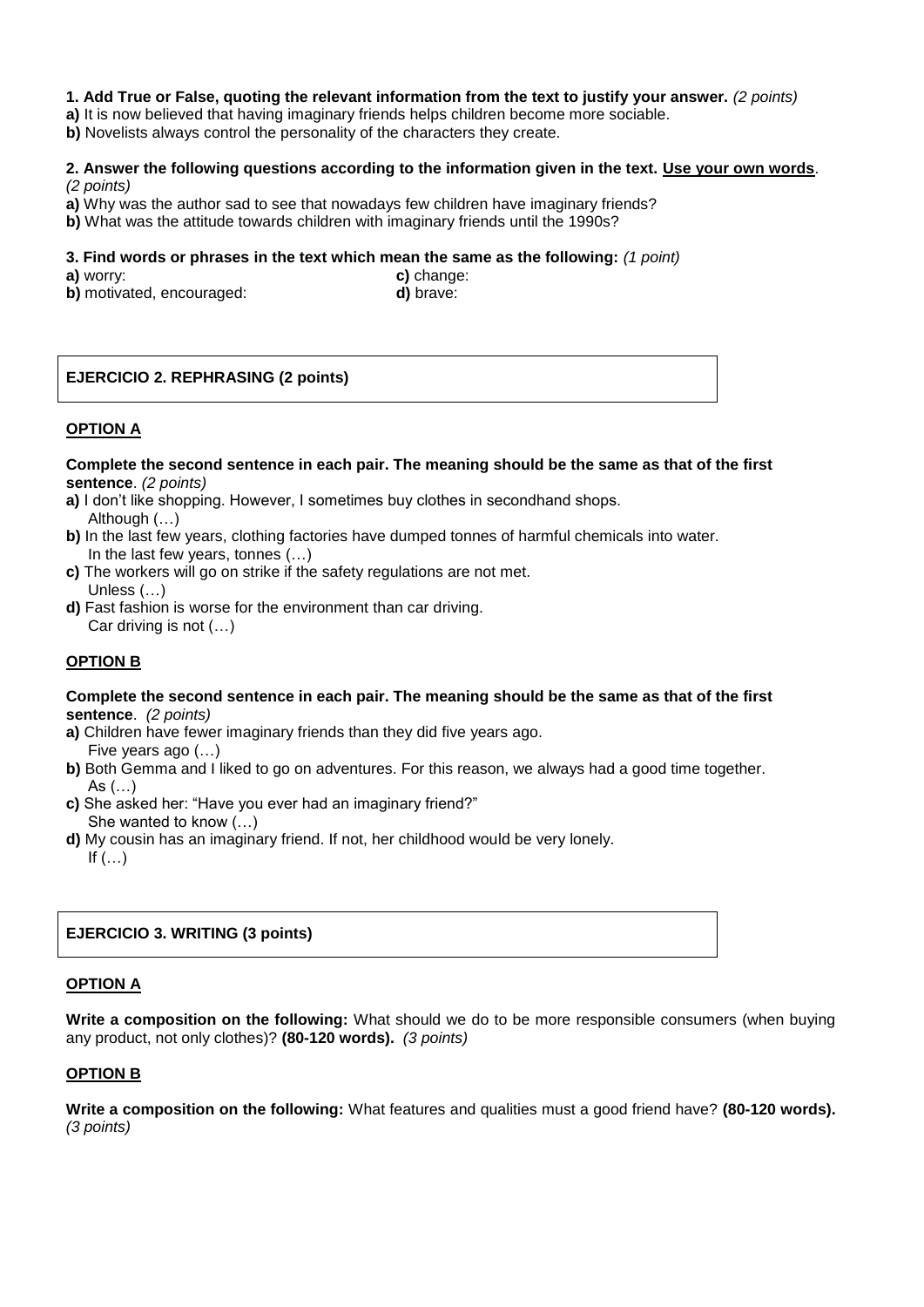

CRITERIOS ESPECÍFICOS DE CORRECCIÓN EJERCICIO DE: **LENGUA EXTRANJERA II – INGLÉS**

## **CRITERIOS ESPECÍFICOS DE CORRECCIÓN**

Cada uno de los ejercicios tendrá una duración de hora y media y se calificará de 0 a 10 con dos cifras decimales.

## **Ejercicio 1. Cuestión 1.** *(2 puntos)*

Se otorgará un punto a cada frase, siempre que tanto la denotación de Verdadero o Falso como su justificación sean correctas. En la denotación se aceptará T y F, representando "True" y "False", siempre que las letras T y F estén escritas de forma clara, pero no se aceptará V (representado "Verdadero").

En el caso de que la justificación sea excesiva, se podrá otorgar medio punto por frase. No puntuarán aquellas respuestas en las que la denotación de Verdadero o Falso no vaya acompañada de su correspondiente justificación o ésta sea incorrecta. Asimismo, no puntuarán aquellas respuestas en las que la justificación no sea una cita textual del texto. No puntuarán por tanto, aquellas respuestas en las que la justificación es una paráfrasis de un fragmento del texto, o los números de líneas del texto en los que se encuentra dicha justificación. La respuesta puntuará aunque la justificación no aparezca entre comillas.

Se podrán usar puntos suspensivos entre paréntesis para indicar que en la justificación se han omitido partes del texto original que no forman parte de dicha justificación.

## **Ejercicio 1. Cuestión 2.** *(2 puntos)*

Se otorgará un punto a cada una de las respuestas, valorando en igual medida la comprensión (hasta 0,5 puntos) y la corrección lingüística (hasta 0,5 puntos).

Esta cuestión trata de evaluar no solo la comprensión sino la capacidad de comunicar información deducida de la lectura. Se intentará evitar, por tanto, la reproducción literal de expresiones del texto. Si la respuesta es correcta pero consiste en una reproducción literal de fragmentos del texto se otorgará solamente 0,5 puntos. Si la respuesta es incompleta, se descontará 0,25 puntos. Asimismo, si incluye información que no aparece en el texto, se descontará 0,25 puntos.

## **Ejercicio 1. Cuestión 3.** *(1 punto)*

Se otorgará 0,25 puntos a cada una de las respuestas, cuatro en total. Esta cuestión trata de evaluar la comprensión del texto y el valor semántico de algunos de los términos que en él aparecen.

## **Ejercicio 2.** *(2 puntos)*

Se concederá 0,5 puntos a cada frase completada correctamente. Se valorará la adecuación semántica (0,25 puntos) y la corrección de la estructura morfosintáctica (0,25 puntos) más que los detalles de ortografía.

#### **Ejercicio 3.** *(3 puntos).*

Un criterio excluyente a la hora de puntuar en este apartado será la **falta de adecuación al tema propuesto** o la **reproducción literal y continuada de fragmentos del texto inicial**. En ambos casos la puntuación será 0.

La redacción se corregirá atendiendo a un conjunto de aspectos y no solo a la corrección gramatical y ortográfica. Así deberá tenerse en cuenta: la adecuación a la tarea, el dominio del léxico, la organización de ideas, la coherencia, la creatividad, la capacidad para transmitir un mensaje, etc. La puntuación se distribuirá del siguiente modo: